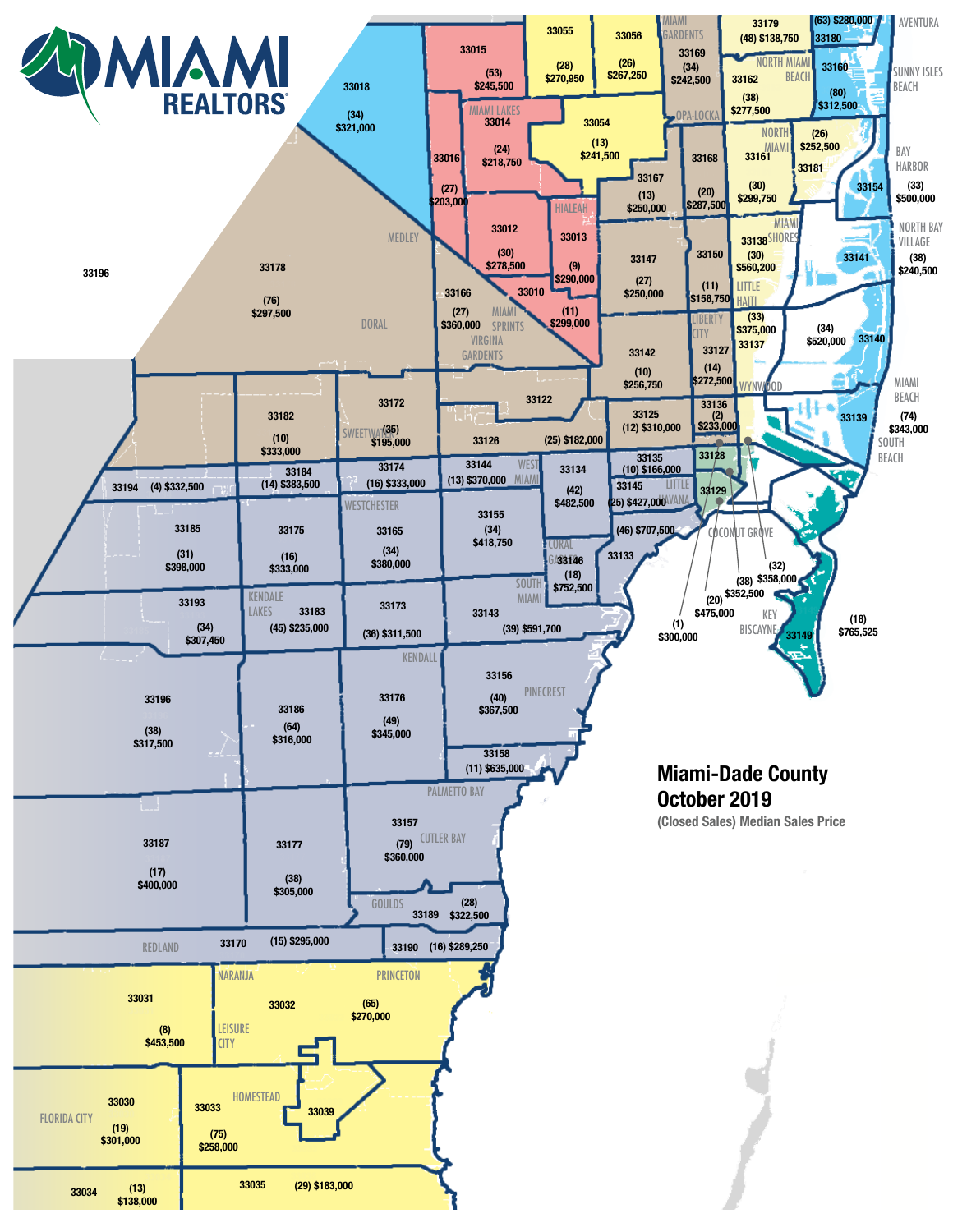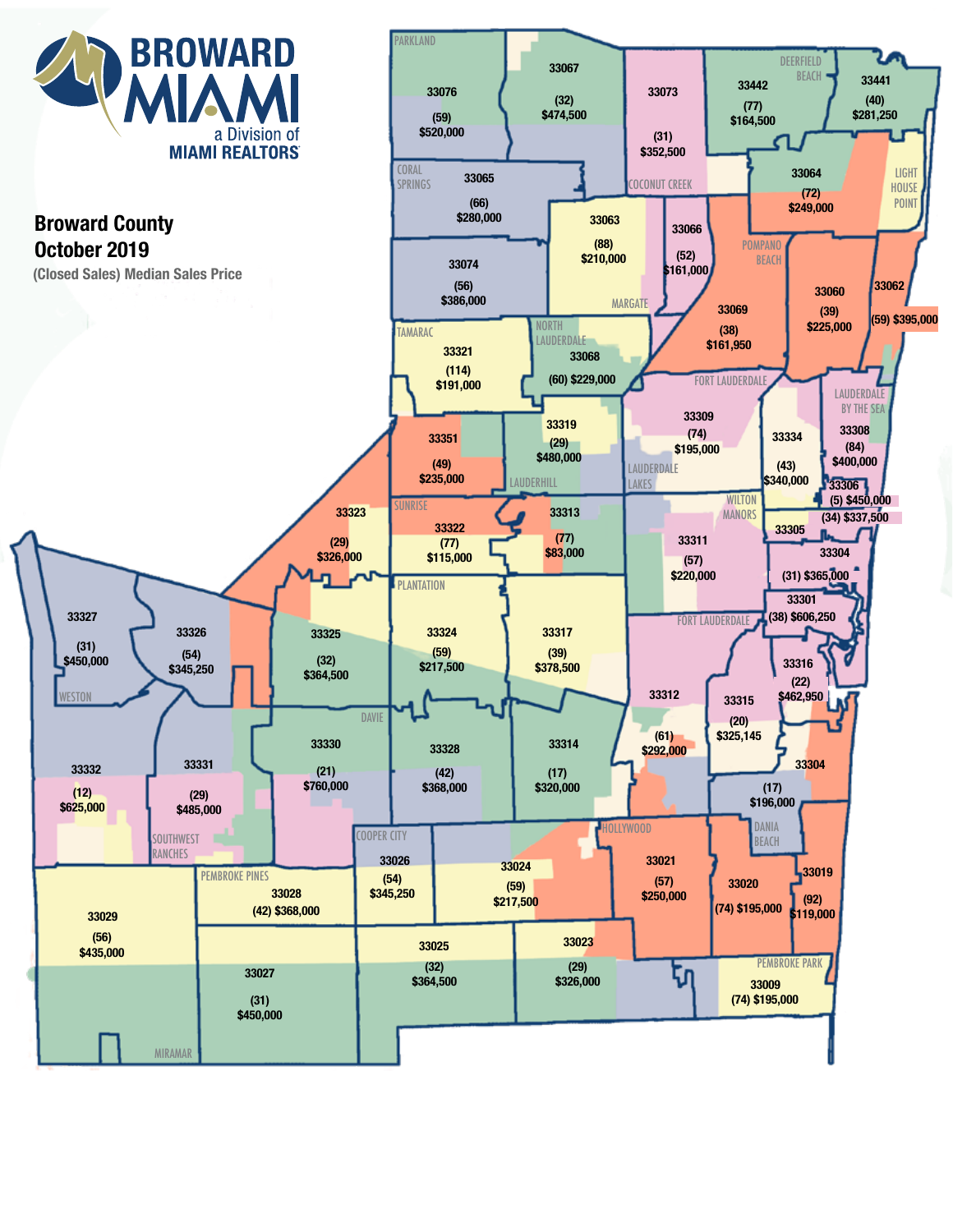

**(Closed Sales) Median Sales Price Palm Beach County October 2019**